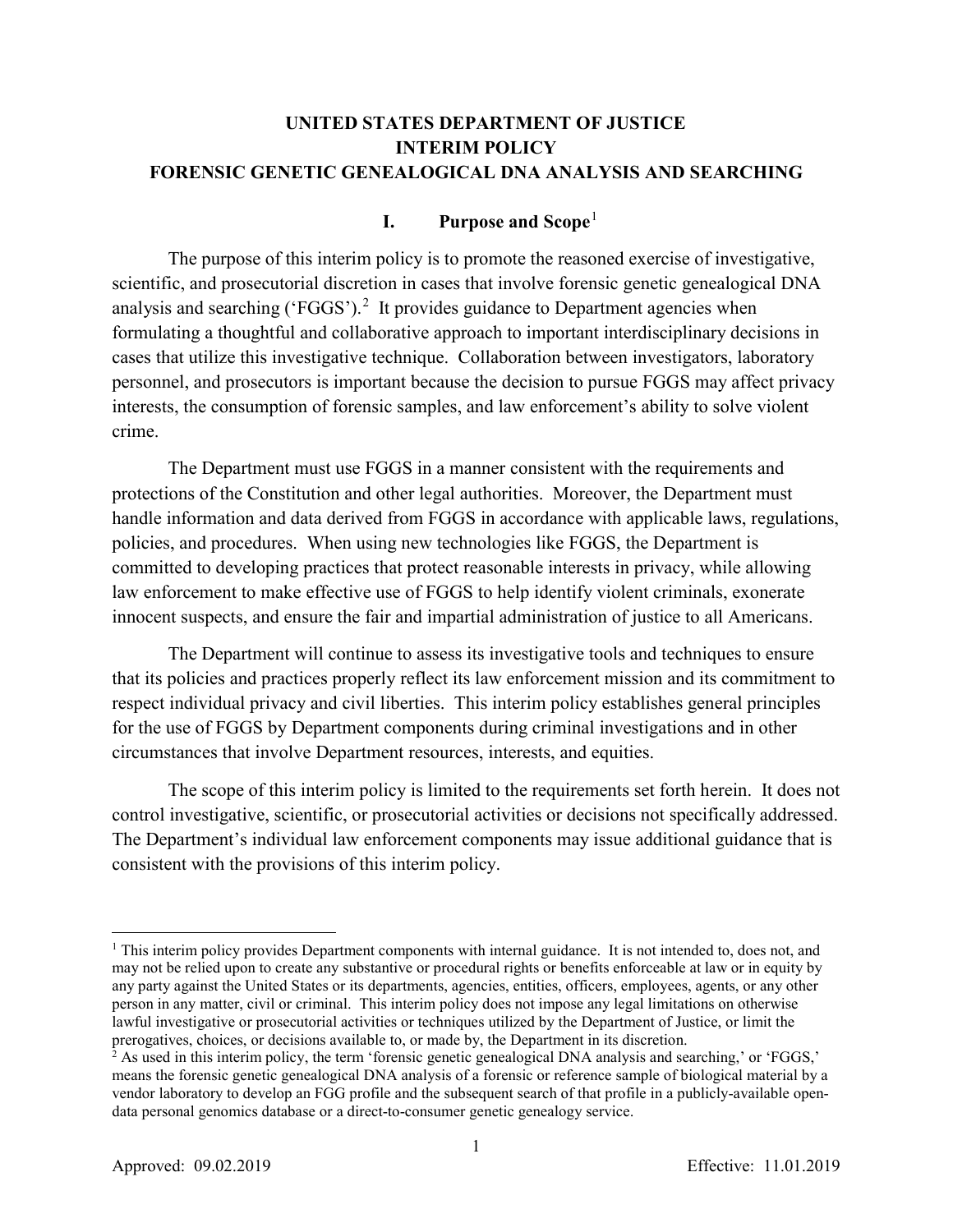### **II. Application**

This interim policy applies to: 1) all criminal investigations in which an investigative agency in the Department of Justice ('investigative agency')<sup>[3](#page-1-0)</sup> has exclusive or concurrent jurisdiction of the crime under investigation and the agency has lawful custody, control, or authority to use a forensic sample for FGG/FGGS; or 2) any criminal investigation in which the Department provides funding to a federal, state, local, or tribal agency to conduct FGG/FGGS; or 3) any criminal investigation in which Department employees or contractors conduct genealogical research on leads generated through the use of FGGS; or 4) any federal agency or any unit of state, local, or tribal government that receives grant award funding from the Department that is used to conduct FGG/FGGS.<sup>[4](#page-1-1)</sup>

### **III. Background**

#### *a. STR DNA Typing and CODIS*

Forensic DNA typing has historically been used to compare 13-20 STR DNA markers<sup>[5](#page-1-2)</sup> between a forensic sample<sup>[6](#page-1-3)</sup> and one or more reference samples.<sup>[7](#page-1-4)</sup> When a suspect's identity is unknown, a participating crime laboratory may upload a forensic profile $^8$  $^8$  into the FBI's Combined DNA Index System (CODIS). CODIS is a law enforcement database that compares DNA profiles derived from forensic samples to those of known offenders.

CODIS was created by the DNA Identification Act of 1994, Pub. L. No. 103-322 (1994), codified at 34 U.S.C. § 12592. This legislation authorized the FBI to create and maintain a national database comprised of designated DNA indices that are routinely searched against one another. If a CODIS search results in a confirmed match between a forensic profile and a known offender, a law enforcement lead is generated and the name of the matching offender is released. If the search does not result in a confirmed match, no lead is generated.

<span id="page-1-0"></span><sup>&</sup>lt;sup>3</sup> As used in this interim policy, the term 'investigative agency' includes any federal, state, local, or tribal law

<span id="page-1-1"></span>enforcement agency that receives funding from the Department of Justice to conduct FGG/FGGS. 4 The Department will implement this policy under its federal grant programs (as applicable) through the inclusion of a specific condition(s) in federal awards.

<span id="page-1-2"></span><sup>&</sup>lt;sup>5</sup> STR DNA typing is a widely-used forensic DNA technology that examines 13-20 (or more) genetic locations on the non-sex chromosomes that contain 2 to 6 base-paired segments known as nucleotides, which tandemly repeat at each location. A 'marker' is a genetic locus, or location.

<span id="page-1-3"></span><sup>&</sup>lt;sup>6</sup> A 'forensic sample' is biological material reasonably believed by investigators to have been deposited by a putative perpetrator and that was collected from a crime scene, a person, an item, or a location connected to the criminal event. For purposes of this interim policy, the term 'forensic sample' also includes the unidentified human remains of a suspected homicide victim.<br>  $\binom{7}{1}$  A 'reference sample' is biological material from a known source.

<span id="page-1-5"></span><span id="page-1-4"></span><sup>&</sup>lt;sup>8</sup> As used in this interim policy, 'forensic profile' means an STR DNA typing result, and an STR and/or mitochondrial DNA typing result for unidentified human remains, derived from a forensic sample.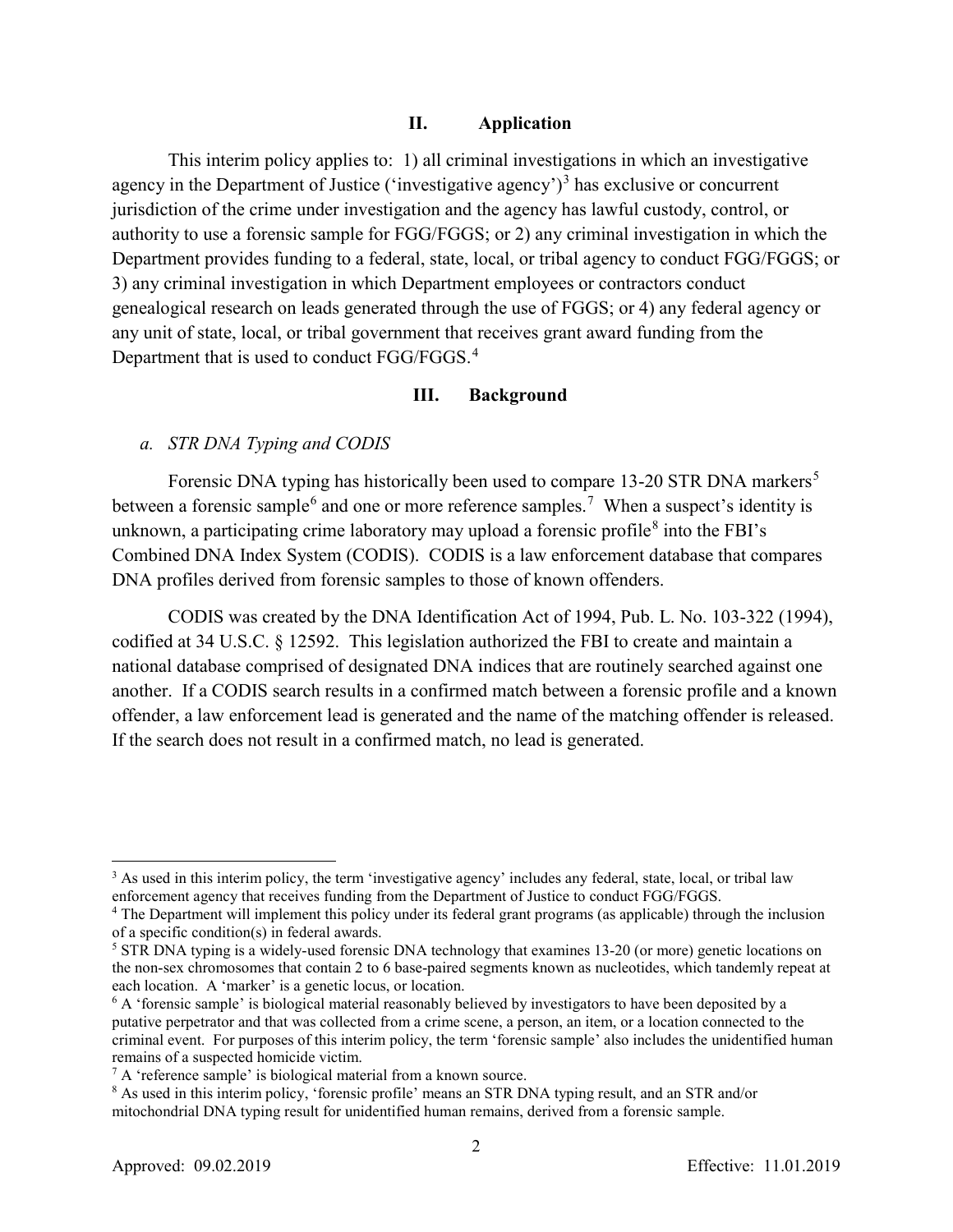### *b. Forensic Genetic Genealogical DNA Analysis and Searching*

Forensic genealogy is law enforcement's use of DNA analysis combined with traditional genealogy research to generate investigative leads for unsolved violent crimes. Forensic genetic genealogical DNA analysis ('FGG') differs from STR DNA typing in both the type of technology employed and the nature of the databases utilized.

FGG examines more than half a million single nucleotide polymorphisms<sup>[9](#page-2-0)</sup> ('SNPs'), which replace the STR DNA markers analyzed in traditional forensic DNA typing. These SNPs span the entirety of the human genome. This allows scientists to identify shared blocks of DNA between a forensic sample and the sample donor's potential relatives. Recombination or reshuffling of the genome is expected as DNA from each generation is passed down, resulting in larger shared blocks of identical DNA between closer relatives and shorter blocks between more distant relatives. Due to predicted levels of recombination between generations, it is possible to analyze these blocks of genetic information and make inferences regarding potential familial relationships.

Department laboratories currently do not analyze SNPs during forensic DNA casework. Thus, in appropriate cases, it is necessary to outsource biological material to vendor laboratories that perform FGG.<sup>[10](#page-2-1)</sup> After a forensic or reference sample is genotyped by a vendor laboratory, the resulting FGG profile<sup>[11](#page-2-2)</sup> is entered into one or more publicly-available open-data personal genomics DNA databases or direct-to-consumer genetic genealogy services ('DTC service(s)')<sup>[12](#page-2-3)</sup> (collectively referred to herein as 'GG service(s)'). The FGG profile is then compared by automation against the genetic profiles of individuals who have voluntarily submitted their biological samples or entered their genetic profiles into these GG services ('service users'). A computer algorithm is used to evaluate potential familial relationships between the (forensic or reference) sample donor and service users.

It is important to note that personal genetic information is not transferred, retrieved, downloaded, or retained by GG service users — including law enforcement — during the automated search and comparison process. In addition, the investigative use of FGGS involves different DNA technologies, genetic markers, algorithms, and databases from those used by

 $\overline{\phantom{a}}$ 

<span id="page-2-0"></span><sup>&</sup>lt;sup>9</sup> 'Single nucleotide polymorphisms' are DNA sequence variations that occur when a single nucleotide (A, T, G, or C) in a genomic sequence is altered. These variations may be used to distinguish people for purposes of biological relationship testing.

<span id="page-2-1"></span><sup>&</sup>lt;sup>10</sup> Contracts with vendor laboratories for FGG services should be reviewed by legal counsel to ensure that they contain appropriate language requiring maintenance of privacy and security controls for handling biological samples, FGG profiles, and other information and data both submitted to, and generated by, those vendor laboratories.

<span id="page-2-2"></span><sup>&</sup>lt;sup>11</sup> The term 'FGG profile' means the SNP-based genetic profile generated from a forensic or reference sample by a vendor laboratory for the purpose of conducting FGGS.

<span id="page-2-3"></span><sup>&</sup>lt;sup>12</sup> Direct-to-consumer genetic genealogy services are companies that offer a variety of DNA genomics tests and/or genetic genealogy services directly to the public (rather than through clinical health care providers), typically via customer access to secure online websites.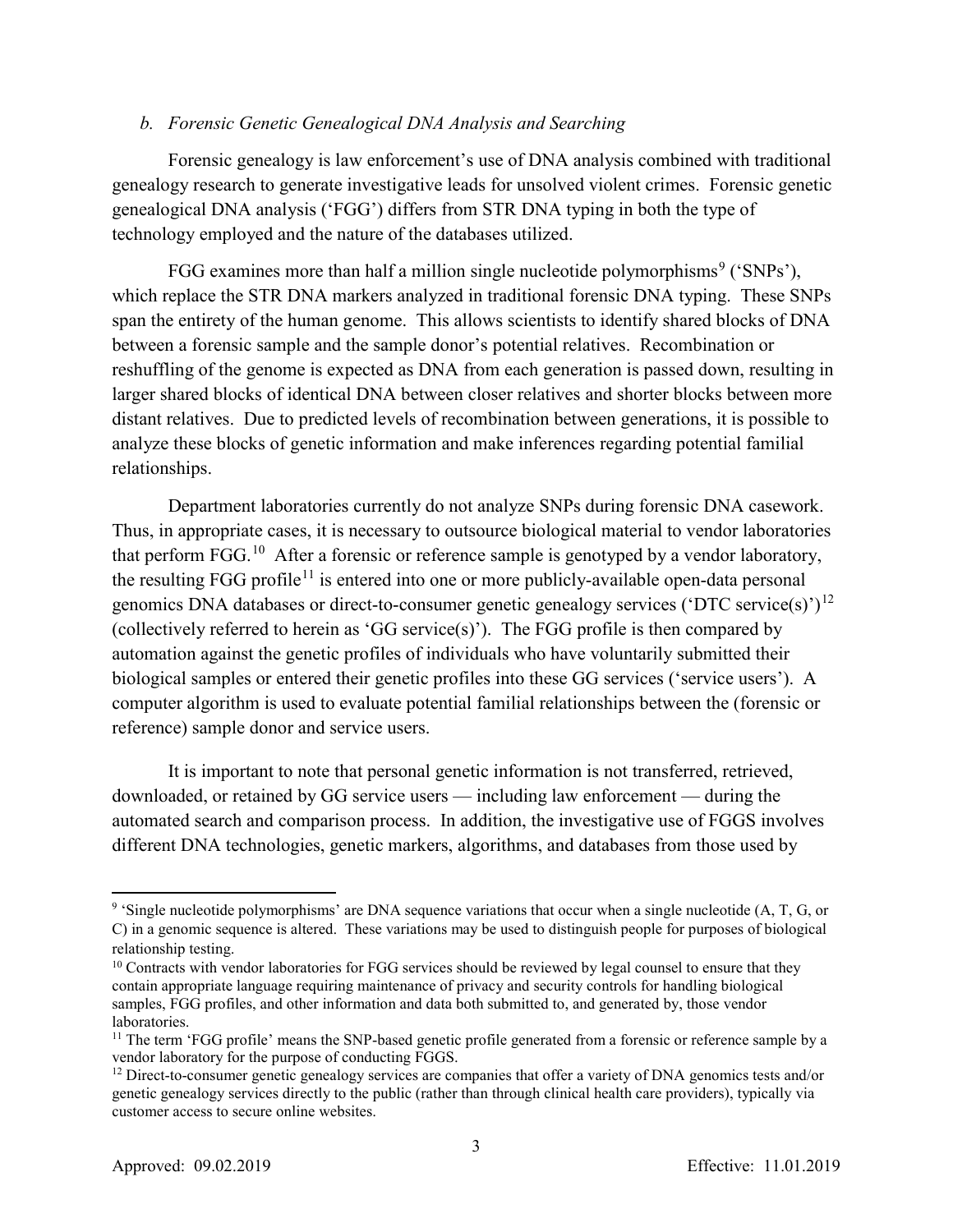CODIS. Information and data derived from FGGS is not, and cannot be, uploaded, searched, or retained in any CODIS DNA Index.

### **IV. Limitations**

If the search of an FGG profile results in one or more genetic associations,  $^{13}$  $^{13}$  $^{13}$  the GG service typically generates and provides the service user with a list of genetically associated service usernames along with an estimated relationship and (in some cases) the amount of DNA shared by those individuals. A genetic association means that the donor of the (forensic or reference) sample may be related to a service user. However, information derived from genetic associations is used by law enforcement only as an investigative lead. Traditional genealogy research and other investigative work is needed to determine the true nature of any genetic association.

 A suspect shall not be arrested based solely on a genetic association generated by a GG service. If a suspect is identified after a genetic association has occurred, STR DNA typing must be performed, and the suspect's STR DNA profile must be directly compared to the forensic profile previously uploaded to CODIS.<sup>14</sup> This comparison is necessary to confirm that the forensic sample could have originated from the suspect.

## **V. Case Criteria**

Investigative agencies may initiate the process of considering the use of FGGS when a case involves an unsolved violent crime<sup>[15](#page-3-2)</sup> and the candidate forensic sample<sup>[16](#page-3-3)</sup> is from a putative perpetrator,<sup>[17](#page-3-4)</sup> or when a case involves what is reasonably believed by investigators to be the unidentified remains of a suspected homicide victim ('unidentified human remains'). In addition, the prosecutor, as defined in footnote twenty of this interim policy, may authorize the investigative use of FGGS for violent crimes or attempts to commit violent crimes other than homicide or sexual offenses (while observing and complying with all requirements of this

<span id="page-3-0"></span> $13$  A 'genetic association' is determined by the amount of DNA shared between two individuals whose genetic profiles (including, in some cases, an FGG profile) have been entered into a GG service. This amount is measured and reported in centiMorgans. In general, the more DNA shared between two individuals, the higher the number of centiMorgans and the closer the genetic kinship relationship.

<span id="page-3-1"></span><sup>&</sup>lt;sup>14</sup> Manual comparison is sufficient.

<span id="page-3-2"></span><sup>&</sup>lt;sup>15</sup> As used in this interim policy, the term 'violent crime' means any homicide or sex crime, including a homicide investigation during which FGGS is used in an attempt to identify the remains of a suspected homicide victim. It also includes other serious crimes and criminal offenses designated by a GG service for which investigative use of its service by law enforcement has been authorized by that service.<br><sup>16</sup> A 'candidate forensic sample' is: 1) the remaining portion of a forensic sample or extract being considered for

<span id="page-3-3"></span>FGGS, and from which a forensic profile was previously derived and uploaded to CODIS; or 2) one or more additional forensic samples or extracts from the same case that share the same forensic profile(s) as that derived from the forensic sample(s) uploaded to CODIS.

<span id="page-3-4"></span><sup>&</sup>lt;sup>17</sup> A 'putative perpetrator' is one or more criminal actors reasonably believed by investigators to be the source of, or a contributor to, a forensic sample deposited during, or incident to, the commission of a crime.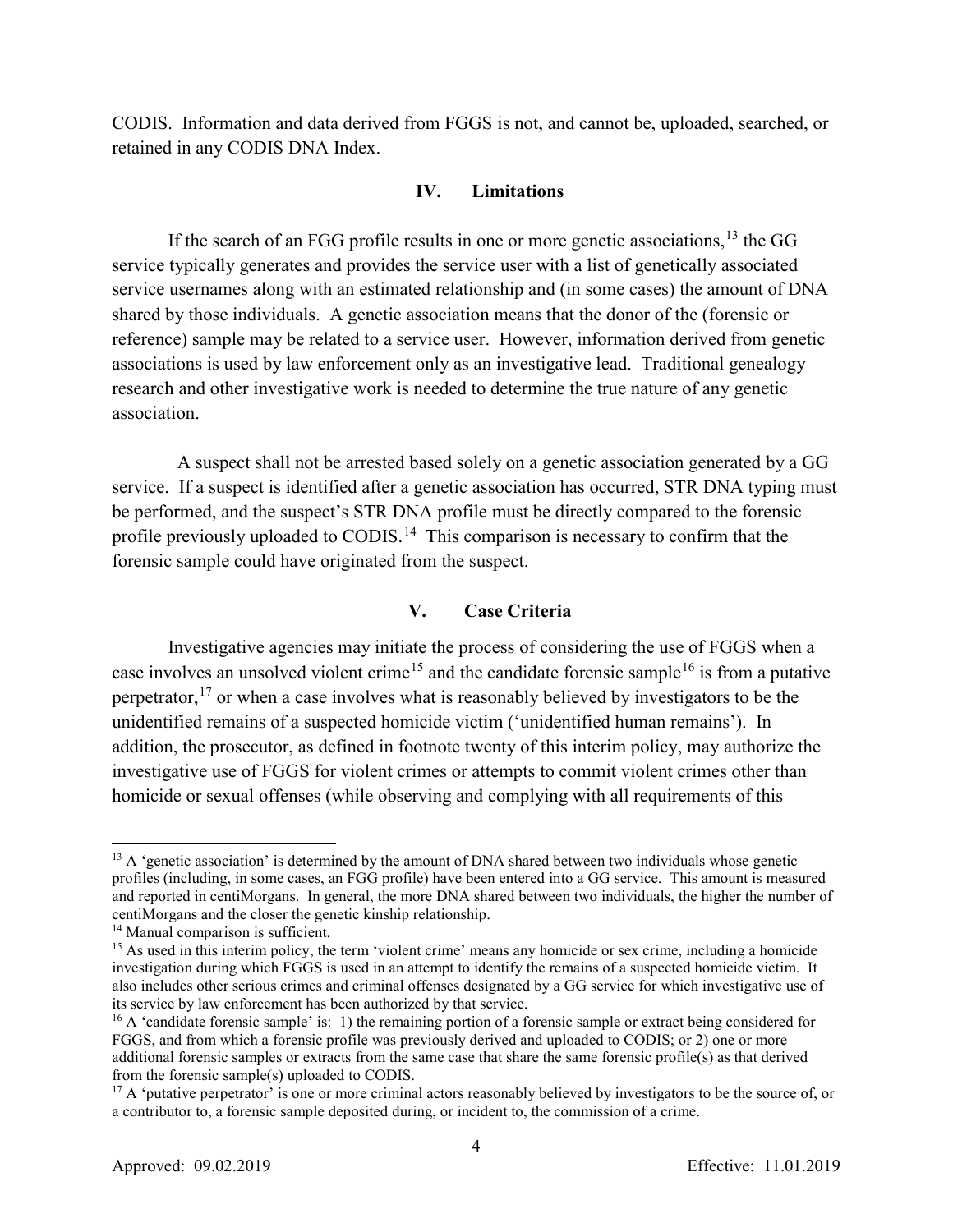interim policy) when the circumstances surrounding the criminal act(s) present a substantial and ongoing threat to public safety or national security. Before an investigative agency may attempt to use FGGS, the forensic profile derived from the candidate forensic sample must have been uploaded to CODIS, and subsequent CODIS searches must have failed to produce a probative and confirmed DNA match.

The investigative agency with jurisdiction of either the crime or the location where the unidentified human remains were discovered (if different) must have pursued reasonable investigative leads<sup>[18](#page-4-0)</sup> to solve the case or to identify the unidentified human remains. Finally, when applicable, relevant case information must have been entered into the National Missing and Unidentified Persons System ('NamUs') and the Violent Criminal Apprehension Program ('ViCAP') national database.<sup>[19](#page-4-1)</sup>

#### **VI. Investigative Collaboration**

If each of the criteria set forth in Section V has been satisfied, the investigative agency shall contact a designated official at the CODIS laboratory ('designated laboratory official' or 'DLO') that uploaded the forensic profile to CODIS. The DLO must determine if the candidate forensic sample is from a single source contributor or is a deduced mixture. The DLO will also assess the candidate forensic sample's suitability (e.g., quantity, quality, degradation, mixture status, etc.) for FGG and advise the investigative agency about the results of that evaluation. In addition, the DLO may advise the investigative agency of any reasonable scientific alternatives to FGGS, given the nature and condition of the candidate forensic sample, and the availability of other DNA technologies or techniques. The investigative agency shall document its consultation with the DLO.

After consulting with the DLO, the investigative agency shall contact the prosecutor.<sup>[20](#page-4-2)</sup> The investigative agency shall advise the prosecutor of the nature and status of the investigation, the results of the DLO's evaluation of the candidate forensic sample, and any reasonable scientific alternatives to FGGS provided by the  $DLO.<sup>21</sup>$  $DLO.<sup>21</sup>$  $DLO.<sup>21</sup>$  After discussing these issues, and based on the information provided, the prosecutor and the investigative agency must agree that the

l

5

<span id="page-4-0"></span><sup>&</sup>lt;sup>18</sup> 'Reasonable investigative leads' are credible, case-specific facts, information, or circumstances that would lead a reasonably cautious investigator to believe that their pursuit would have a fair probability of identifying a suspect. 19 This latter requirement only applies if the case meets relevant ViCAP case entry criteria.

<span id="page-4-2"></span><span id="page-4-1"></span><sup>&</sup>lt;sup>20</sup> As used in this interim policy, the term 'prosecutor' refers, as applicable, to the Assistant Attorney General, United States Attorney, state or local prosecuting attorney, or state attorney general (or his or her designee), with jurisdiction of either the crime under investigation or the location where the unidentified human remains were discovered (if different). When the Department of Justice and one or more state or local prosecuting authorities have concurrent jurisdiction of the crime(s) under investigation, the 'prosecutor' means the Assistant Attorney General, United States Attorney, or the state or local prosecuting official whose office will prosecute the case in the event that charges are filed.

<span id="page-4-3"></span><sup>&</sup>lt;sup>21</sup> If circumstances permit, it is best practice to have the DLO join (telephonically or otherwise) this meeting. The DLO's participation can help ensure provision of the most complete and detailed information possible regarding sample status, testing options, and possible alternatives to FGGS. This information can, in turn, help optimize subsequent investigative decisions.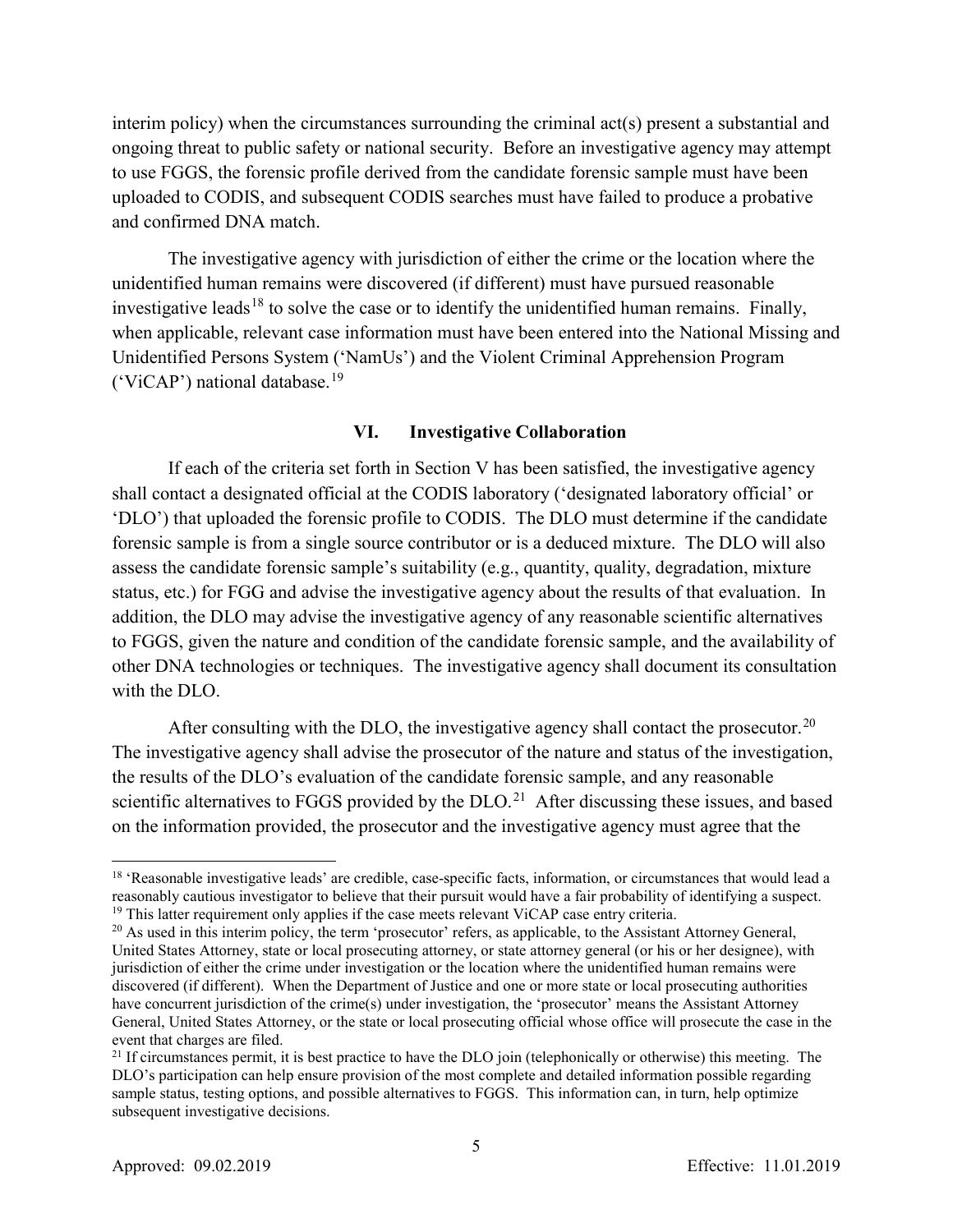candidate forensic sample is suitable for FGG, and that FGGS is a necessary and appropriate step at that stage of the investigation to develop investigative leads or to identify the unidentified human remains. If agreement is reached on these points, FGGS may proceed.

### **VII. Investigative Caution**

Investigative agencies shall identify themselves as law enforcement to GG services and enter and search FGG profiles only in those GG services that provide explicit notice to their service users and the public that law enforcement may use their service sites<sup>[22](#page-5-0)</sup> to investigate crimes or to identify unidentified human remains. The investigative agency shall, if possible, configure service site user settings that control access to FGG profile data and associated account information in a manner that will prevent it from being viewed by other service users.

In certain cases, the genetic association of an FGG profile with a GG service user, in conjunction with subsequent genealogy research, may identify one or more third parties<sup>23</sup> who may have a closer kinship relationship to the donor of the forensic sample than the associated GG service user. In such cases, the acquisition of reference samples from these third parties for the purpose of conducting FGGS may help the investigative agency identify the donor of the forensic sample.

An investigative agency must seek informed consent from third parties before collecting reference samples that will be used for FGGS, unless it concludes that case-specific circumstances provide reasonable grounds to believe that this request would compromise the integrity of the investigation. If that determination is made, the investigative agency shall consult with, and receive approval from, the prosecutor<sup>[24](#page-5-2)</sup> before covertly collecting any reference samples that will be used for FGGS. The investigative agency shall also consult with the DLO, who may provide guidance to investigators about the type and nature of biological samples that may prove most conducive to FGG analysis. Covert collection shall be conducted in a lawful manner. In addition, a search warrant shall be obtained by the investigative agency before a vendor laboratory conducts FGG analysis on any covertly-collected reference sample.

Investigative agencies shall use biological samples and FGG profiles only for law enforcement identification purposes and shall take all reasonable and necessary steps and precautions to ensure that same limited use by others who have authorized access to those samples and profiles. Biological samples and FGG profiles shall not be used by investigative

<span id="page-5-0"></span> $22$  The term 'service site' means the online web page and content of a GG service.

<span id="page-5-2"></span><span id="page-5-1"></span> $^{23}$  As used in this interim policy, the term 'third party' means a person who is not a suspect in the investigation.  $24$  Before authorization is granted, the prosecutor should notify and consult with the prosecutor in the jurisdiction where the sample will be covertly collected (if different) to ensure that all applicable legal authorities and local procedures relevant to sample acquisition are followed. When the Department of Justice and one or more state or local prosecuting authorities have concurrent jurisdiction of the crime(s) under investigation, the 'prosecutor' means the Assistant Attorney General, United States Attorney, or the state or local prosecuting official whose office will prosecute the case in the event that charges are filed.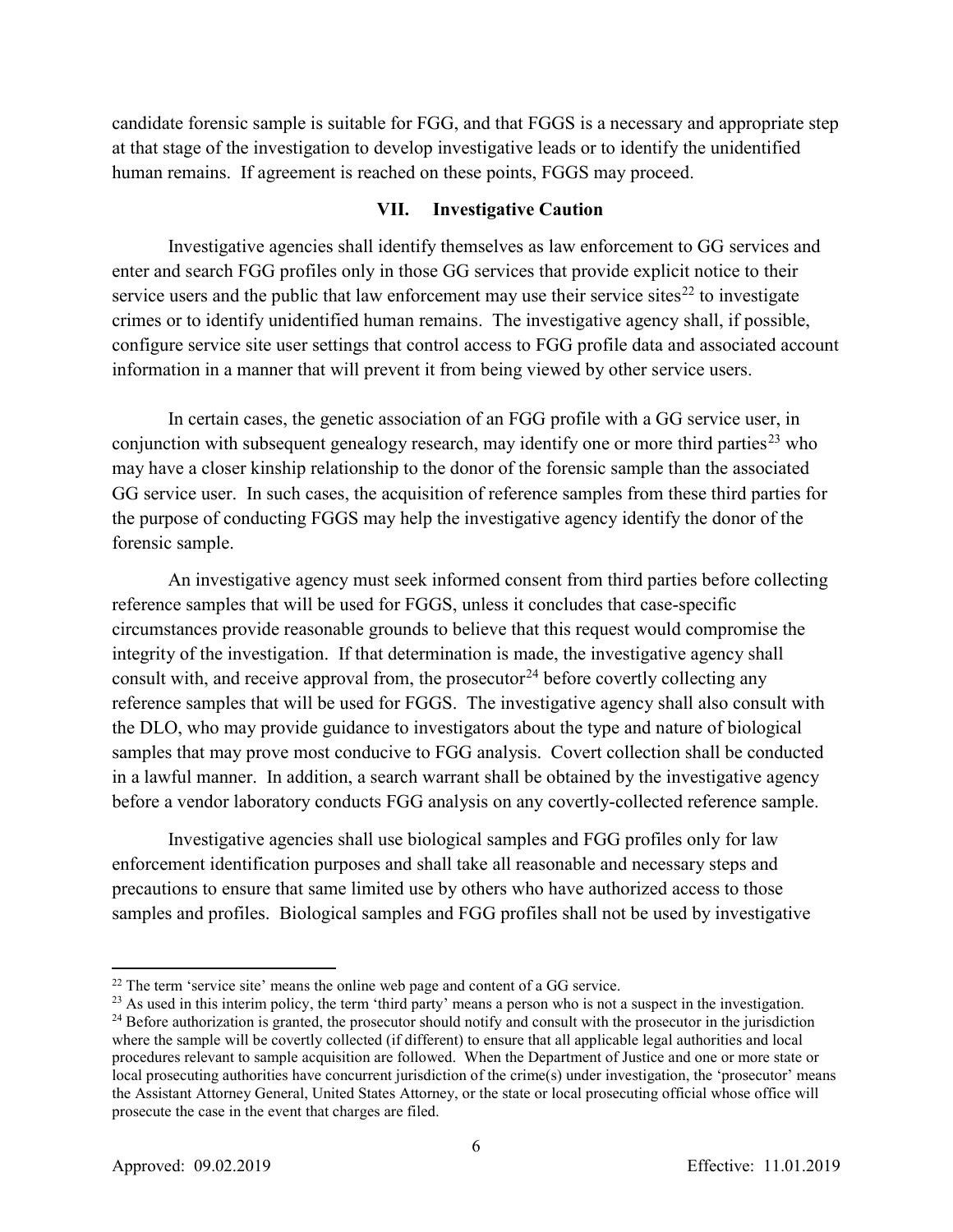agencies, vendor laboratories, GG services, or others to determine the sample donor's genetic predisposition for disease or any other medical condition or psychological trait.

FGGS is a law enforcement technique used to generate investigative leads. Investigative agencies shall not arrest a suspect based solely on a genetic association generated by a GG service. Traditional genealogy research and other investigative work is required to determine the true nature of any genetic association.

## **VIII. Sample and Data Control and Disposition**

All FGG profiles and GG service account information and data shall be treated as confidential government information consistent with any applicable laws, regulations, policies, and procedures. These materials are subject to transfer and disclosure by Department employees and contractors only during the discharge of their official duties and only for authorized purposes.

If a suspect is arrested and charged with a criminal offense while FGG is in progress, the investigative agency shall promptly contact the relevant vendor laboratory or DTC service and direct that all testing cease at a point in time when the (forensic or reference) sample can be preserved. The investigative agency shall also request that the sample, extract,  $25$  and amplicon  $26$ be returned directly to the submitting law enforcement agency or custodial CODIS laboratory, as applicable. The investigative agency shall document its request and compliance by the vendor laboratory or DTC service.

If a suspect is arrested and charged with a criminal offense after an FGG profile has been entered into one or more DTC services, the investigative agency shall make a prompt formal request that all FGG profiles and associated account information and data held by any such service be removed from its records and provided directly to the investigative agency.<sup>27</sup> The investigative agency shall document its request and compliance by the DTC service(s). All FGG profiles, account information, and data shall be retained by the investigative agency for potential use during prosecution and subsequent judicial proceedings.

If a suspect is arrested and charged with a criminal offense after an FGG profile has been entered into an open-data personal genomics DNA database, the investigative agency shall promptly remove the FGG profile and all associated account information and data from the database.<sup>[28](#page-6-3)</sup> The investigative agency shall document the removal of this information and data. It

<span id="page-6-0"></span><sup>&</sup>lt;sup>25</sup> 'Extract' is the total amount of cellular DNA isolated from a biological sample.

<span id="page-6-1"></span><sup>&</sup>lt;sup>26</sup> 'Amplicon' is the total amount of the targeted DNA segment or sequence generated by the PCR amplification process.

<span id="page-6-2"></span><sup>&</sup>lt;sup>27</sup> These requests should be made only after the suspect's known STR DNA profile has been manually compared to the forensic profile previously uploaded to CODIS and it has been determined that the profiles match.

<span id="page-6-3"></span><sup>&</sup>lt;sup>28</sup> The profile, information, and data should be removed only after the suspect's STR DNA profile has been manually compared to the forensic profile previously uploaded to CODIS and it has been determined that the profiles match.